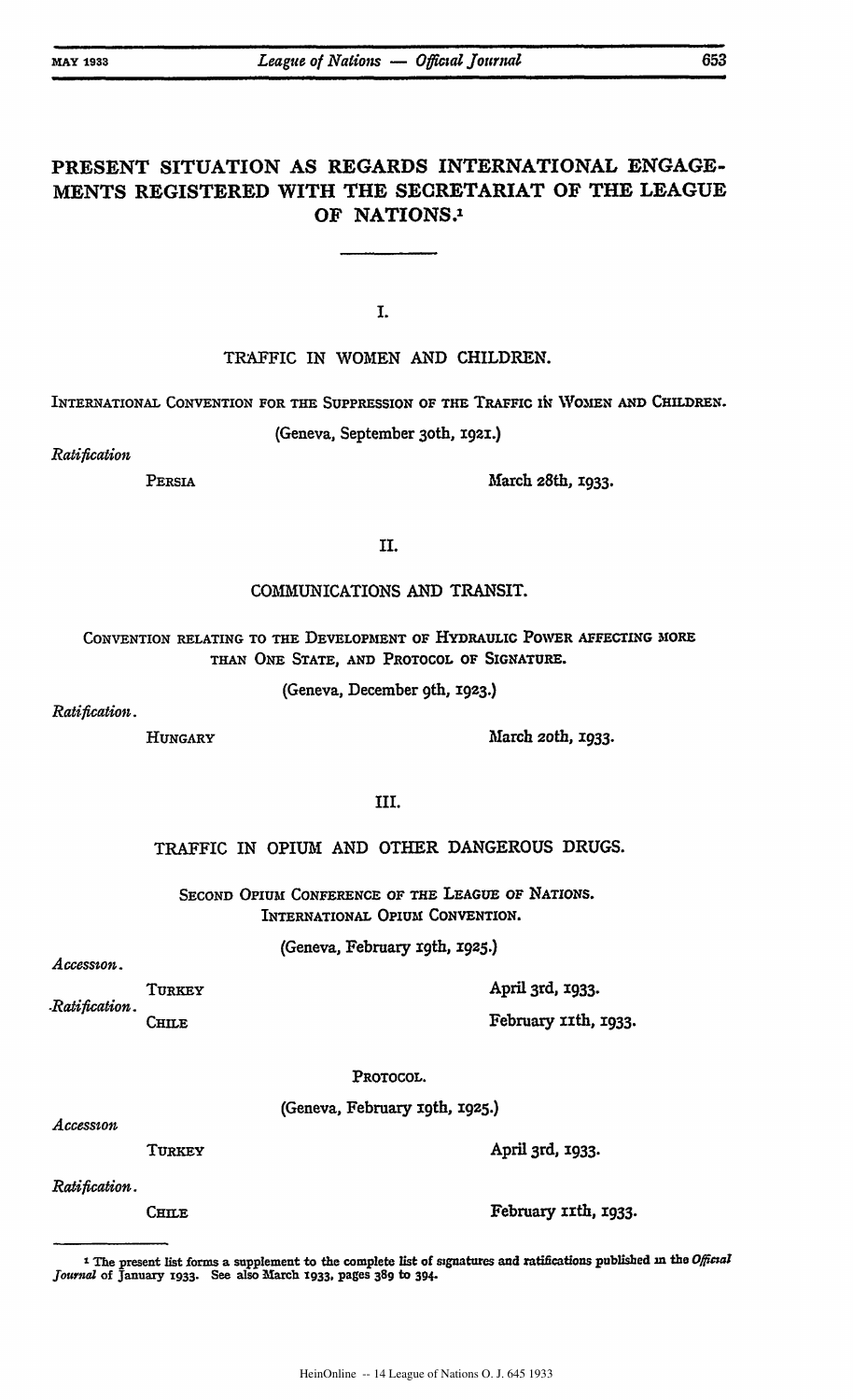IV

### ROAD TRAFFIC.

**CONVENTION ON** THE TAXATION OF FOREIGN MOTOR **VEHICLES,** WITH PROTOCOL-ANNEX.

(Geneva, March 3oth, 1931.)

*Ratification*

LUXEMBURG<sup>1</sup> March 31st, 1933.

 $\overline{\mathsf{V}}$ 

## TRAFFIC IN OPIUM **AND** OTHER **DANGEROUS DRUGS.**

**CONVENTION** FOR LIMITING THE **MANUFACTURE AND** REGULATING THE DISTRIBUTION OF NARCOTIC DRUGS. **2**

(Geneva, **July** 13th, 1931.)

### *Ratifications*

| BELGIUM <sup>3</sup>                                        | April 10th, 1933. |
|-------------------------------------------------------------|-------------------|
| Brazil                                                      | April 5th, 1933.  |
| GREAT BRITAIN AND NORTHERN IRELAND <sup>4</sup>             | April 1st, 1933.  |
| CHILE                                                       | March 31st, 1933. |
| COSTA RICA                                                  | April 5th, 1933.  |
| <b>CUBA</b>                                                 | April 4th, 1933.  |
| CZECHOSLOVAKIA                                              | April 12th, 1933. |
| Dominican Republic                                          | April 8th, 1933.  |
| FREE CITY OF DANZIG<br>(through the intermediary of Poland) | April 18th, 1933. |
| <b>EGYPT</b>                                                | April 10th, 1933. |
| FRANCE <sup>5</sup>                                         | April 10th, 1933. |
| GERMANY                                                     | April 10th, 1933. |
| <b>ITALY</b>                                                | March 21st, 1933. |
| LITHUANIA                                                   | April 10th, 1933. |
| MEXICO <sup>6</sup>                                         | March 13th, 1933. |
| Poland                                                      | April 11th, 1933. |
| ROUMANIA                                                    | April 11th, 1933. |
| <b>SPAIN</b>                                                | April 7th, 1933.  |
| SWITZERLAND                                                 | April 10th, 1933. |
| Uruguay                                                     | April 7th, 1933.  |
| BULGARIA                                                    | March 20th, 1933. |
| HUNGARY                                                     | April 10th, 1933. |

*Access0ons*

| Bulgaria              | March 20th, 1933  |
|-----------------------|-------------------|
| HUNGARY               | April 10th, 1933. |
| IRISH FREE STATE      | April 11th, 1933. |
| Salvador <sup>7</sup> | April 7th, 1933.  |
| Turkey                | April 3rd, 1933.  |

**<sup>1</sup>** The ratification of this Convention **by** the Grand-Duchy shall not, however, affect the similar special Conventions previously concluded **by** the Grand-Duchy with Belgium, Germany and the Netherlands, which, on many points, are more favourable than the Convention of March **3oth, 193T.**

<sup>2</sup> The Convention will enter into force on July 9th, **1933. 3** This ratification does not include the Belgian Congo or the territory of Ruanda-Urundi under Belgian mandate. <sup>4</sup>His Majesty does not assume any obligation **in** respect of any of His colonies, protectorates and oversea territories or territories under suzerainty or under mandate exercised **by** His Government in the United Kingdom.

 $5$  The French Government makes every reservation, with regard to the colonies, protectorates and mandated territories under its authority, as to the possibility of regularly producing the quarterly statistics referred to **in** Article **13** within the strict time-limit **laid** down.

<sup>&</sup>lt;sup>6</sup> The Government of the United States of Mexico reserves the right to impose in its territory — as it has already done — measures more severe than those laid down by the Convention itself, for the restriction of the cul the preparation, use, possession, importation, exportation and consumption of the drugs to which the present Convention the  $r$  refers.<br> $\begin{bmatrix} 7 & a \end{bmatrix}$ 

 $\frac{1}{2}$ ,  $\frac{1}{2}$  (a) The Republic of Salvador does not agree to the provisions of Article 26, on the ground that there is no reason<br>why the contracting parties should be given the option of not applying the Convention and oversea mandated territories.

*<sup>(</sup>b)* The Republic of Salvador states that it disagrees with the reservations embodied **in** Nos. 5 and **6** of the declarations made **by** the plempotentianes of the United States of America regarding Governments not recognised **by** the Government' of that country in its opimon, those reservations constitute an infringement of the national sovereignty of Salvador, whose present Government, though not as yet recogmsed **by** the United States Government, has **been** recogmsed **by** the majority of the civilised countries of the world. Their recognition is due to their conviction that that Government **is** a perfectly constitutional one and affords a full and complete guarantee of the performance of Its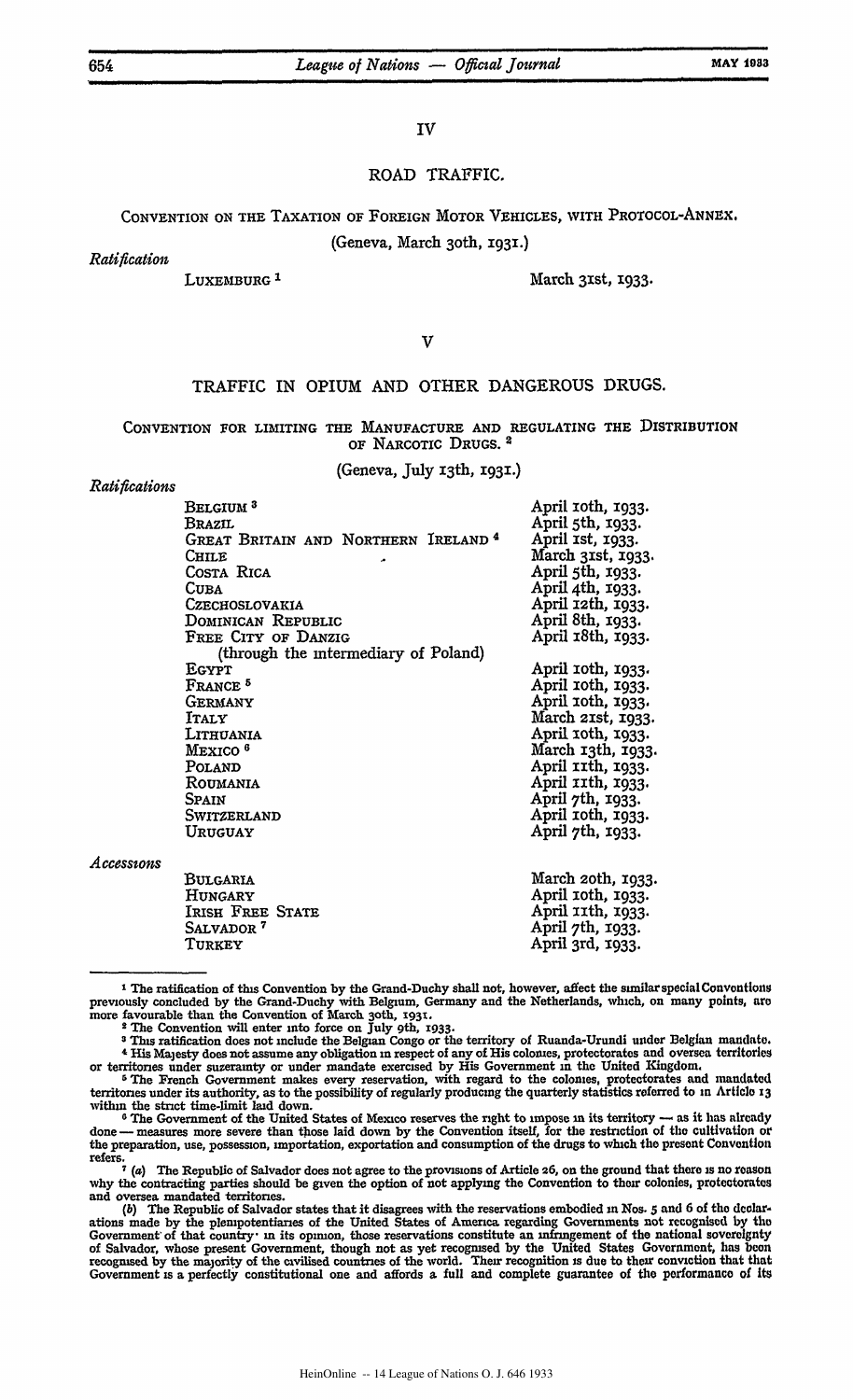*Accesson subject to Ratifation.*

ECUADOR **April 11th, 1933.** 

PROTOCOL OF **SIGNATURE.**

(Geneva, July i3th, **193T.)**

### *Ratifications*

| Belgium<br><b>BRAZIL</b><br>GREAT BRITAIN AND NORTHERN IRELAND<br>Costa Rica<br><b>CUBA</b><br>FREE CITY OF DANZIG<br>(through the intermediary of Poland) | April 10th, 1933.<br>April 5th, 1933.<br>April Ist, 1933.<br>April 5th, 1933.<br>April 4th, 1933.<br>April 18th, 1933. |
|------------------------------------------------------------------------------------------------------------------------------------------------------------|------------------------------------------------------------------------------------------------------------------------|
| EGYPT                                                                                                                                                      | April 10th, 1933.                                                                                                      |
| FRANCE                                                                                                                                                     | April 10th, 1933.                                                                                                      |
| GERMANY                                                                                                                                                    | April roth, 1933.                                                                                                      |
| <b>ITALY</b>                                                                                                                                               | March 21st, 1933.                                                                                                      |
| LITHUANIA                                                                                                                                                  | April 10th, 1933.                                                                                                      |
| Mexico                                                                                                                                                     | March 13th, 1933.                                                                                                      |
| MONACO                                                                                                                                                     | March 20th, 1933.                                                                                                      |
| POLAND                                                                                                                                                     | April IIth, 1933.                                                                                                      |
| ROUMANIA                                                                                                                                                   | April 11th, 1933.                                                                                                      |
| Spain                                                                                                                                                      | April 7th, 1933.                                                                                                       |
| SWITZERLAND                                                                                                                                                | April roth, 1933.                                                                                                      |
| URUGUAY                                                                                                                                                    | April 7th, 1933.                                                                                                       |
| <b>CZECHOSLOVAKIA</b>                                                                                                                                      | April 12th, 1933.                                                                                                      |

### *Accessons*

| CZECHOSLOVAKIA   | April 12th, 1933. |
|------------------|-------------------|
| HUNGARY          | April roth, 1933. |
| IRISH FREE STATE | April 11th, 1933. |
| TURKEY           | April 3rd, 1933.  |

### VI.

### SUPPRESSION OF OPIUM-SMOKING.

### AGREEMENT.

### (Bangkok, November 27th, **I931.)**

*Ratification.*

GREAT BRITAIN **AND** NORTHERN IRELAND April 3rd, **1933.**

# **VII.**

# INTERNATIONAL LABOUR **CONVENTIONS.**

I. CONVENTION **CONCERNING** THE MARKING OF THE WEIGHT ON HEAVY **PACKAGES** TRANSPORTED BY **VESSELS,** ADOPTED **AS A** DRAFT CONVENTION BY THE INTERNATIONAL LABOUR CONFER-ENCE **AT** ITS TWELFTH **SESSION ON JUNE 21S.T.,** 1929.

*Ratification.*

YUGOSLAVIA **April 22nd, 1933.** 

international duties, inasmuch as it enjoys the unanimous, decided and effective support of **all** the inhabitants of the Republic, whether citizens of the country or foreigners resident therein. As it respects the internal regimes of other nations, the Republic of Salvador considers that the Convention **m**

question, being of a strictly hygienic and humanitarian character, does not offer a suitable occasion to formulate such political reservations as have called forth this comment.